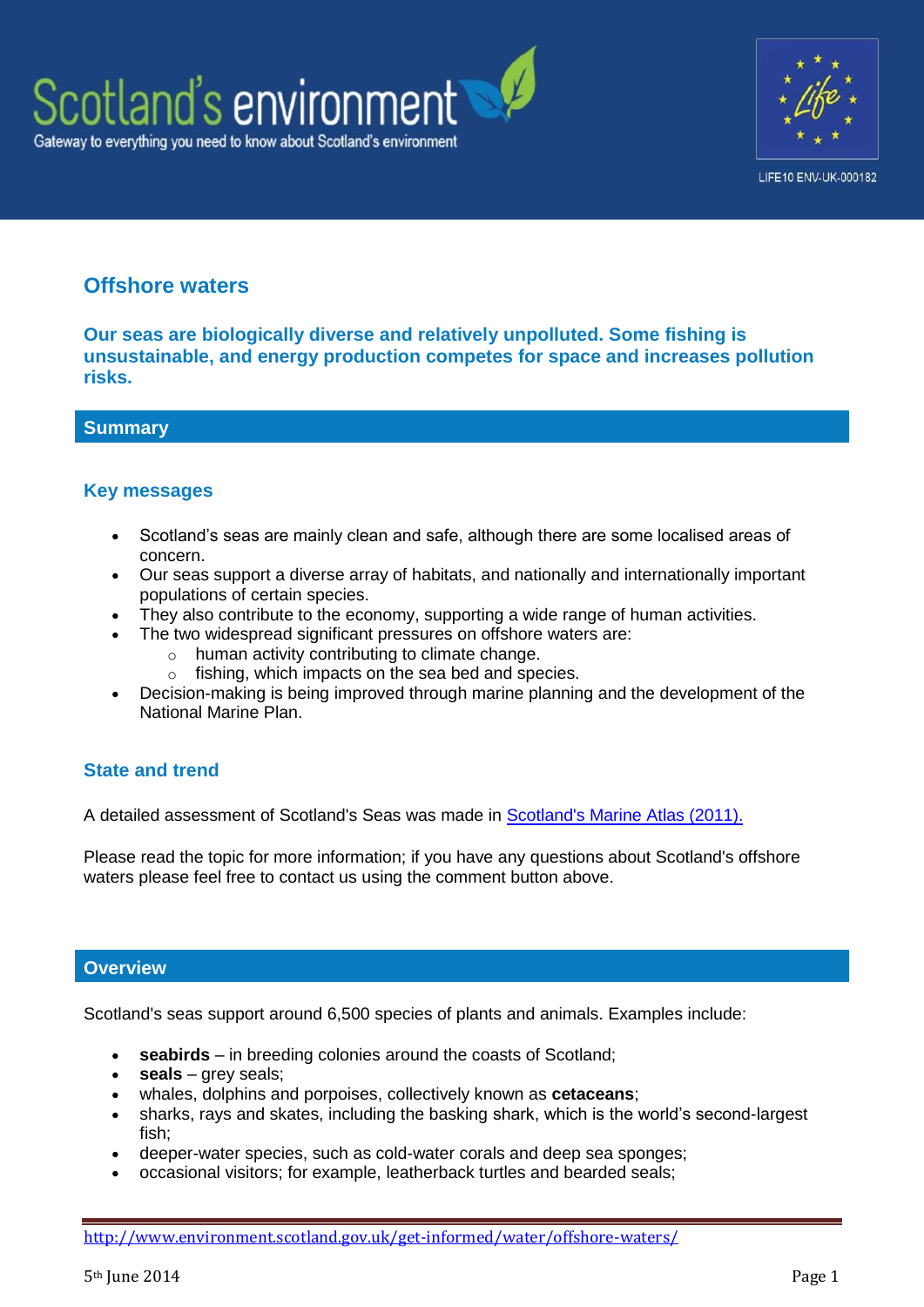

**plankton** – microscopic plants and animals at the bottom of the food chain.

Scotland's 'offshore waters' begin three [nautical miles](http://geography.about.com/od/learnabouttheearth/a/nauticalmiles.htm) from the coast and extend to the Exclusive Economic Zone (EEZ) limit, generally about 200 nautical miles, covering a sea area of **462,263** square kilometres ( $km^2$ ). Beyond the EEZ is the seabed forming the continental shelf. The sea areas less than three nautical miles from the coast are known as 'coastal waters'.



**Figure 1:** Scotland's marine limits

|  |  |  | <b>Table 1: Scotland's sea areas</b> |  |  |
|--|--|--|--------------------------------------|--|--|
|--|--|--|--------------------------------------|--|--|

| Description of sea area                                            | <b>Geographical limit</b>                     | Area of sea<br>covered<br>(km <sup>2</sup> ) | <b>Legislative description</b>                                                        |
|--------------------------------------------------------------------|-----------------------------------------------|----------------------------------------------|---------------------------------------------------------------------------------------|
| Waters covered by the<br><b>Water Framework</b><br>Directive (WFD) | High water mark to<br>yellow line in Figure 1 | 48,710                                       | Limit to which WFD<br>measures have been<br>implemented                               |
| Territorial waters outside<br><b>WFD limits</b>                    | Yellow line to white<br>line in Figure 1      | 41,694                                       | Territorial sea limit - limit of<br>Scotland as defined in the<br><b>Scotland Act</b> |
| <b>Territorial waters</b>                                          | Low water mark to<br>white line in Figure 1   | 55,484                                       |                                                                                       |

<http://www.environment.scotland.gov.uk/get-informed/water/offshore-waters/>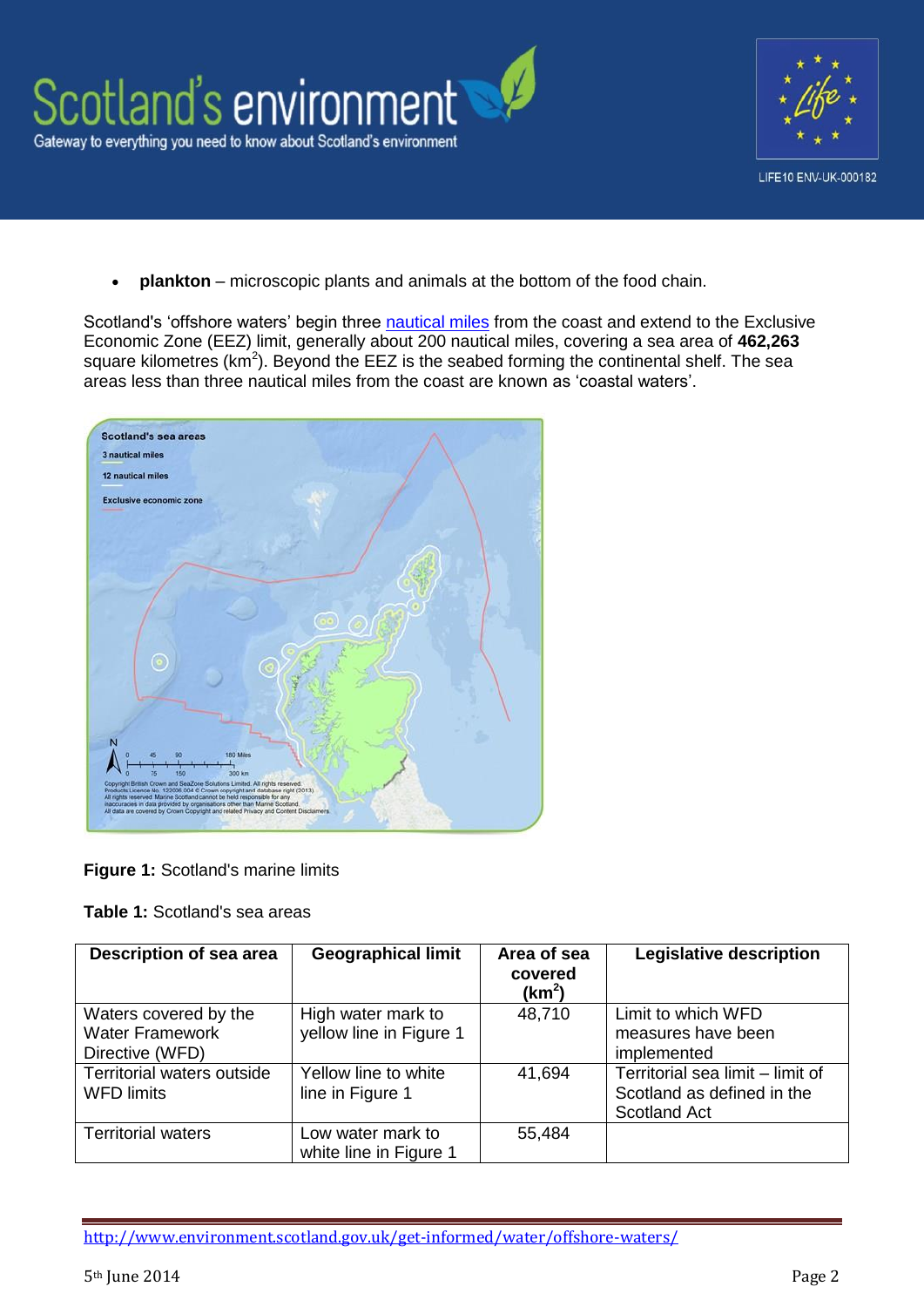

| Offshore waters     | White line to red line in Figure 1  | 371,859 |                                |
|---------------------|-------------------------------------|---------|--------------------------------|
| Scotland's seas     | Yellow line to red line in Figure 1 | 413,553 |                                |
| Area within fishery | High Water Mark to red line in      | 462,263 | <b>Exclusive Economic Zone</b> |
| limits              | Figure 1                            |         | (EEZ)                          |

Scotland's seas range from [shallow shelf seas \(less than 200 m deep\) to deep oceans \(more than](http://www.scotland.gov.uk/Publications/2011/03/16182005/23)  [2000 m deep\).](http://www.scotland.gov.uk/Publications/2011/03/16182005/23) The shelf seas contain features like banks and deep channels, whereas the deep oceans have complex, varying depths broken up by steep ridges, seamounts (mountains under the sea) and banks. The seas around Scotland contain a wide variety of habitats and species. This diversity is due in part to the geographic position of Scotland, with influences from warm Gulf Stream waters in the west and cooler waters from the Arctic in the north and east.

Mud, sand and coarse sediments predominate in the North Sea and in the area to the west of the Hebrides and north of the mainland. By contrast the sea bed to the far west and north is characterised by mud and fine clay, with coarser sediments in shallower water and on banks and seamounts.

There is limited, but increasing, knowledge of the sea-bed habitats in waters more than 200 m deep. However, we do know that these habitats contain cold-water coral reefs, coral carbonate mounds, submarine canyons, seamounts and deep-sea sediments.

# **Seawater circulation**

A position on the continental shelf means that the seas around Scotland are directly affected by several oceanic currents (Figure 2). The processes that cause deep and shelf waters to mix are complex, and have a significant impact on conditions in Scottish waters. For example, processes that cause mixing in the sea to the west of Scotland bring nutrients closer to the surface. This encourages plankton growth, which is an important food source for commercial fish stocks.



<http://www.environment.scotland.gov.uk/get-informed/water/offshore-waters/>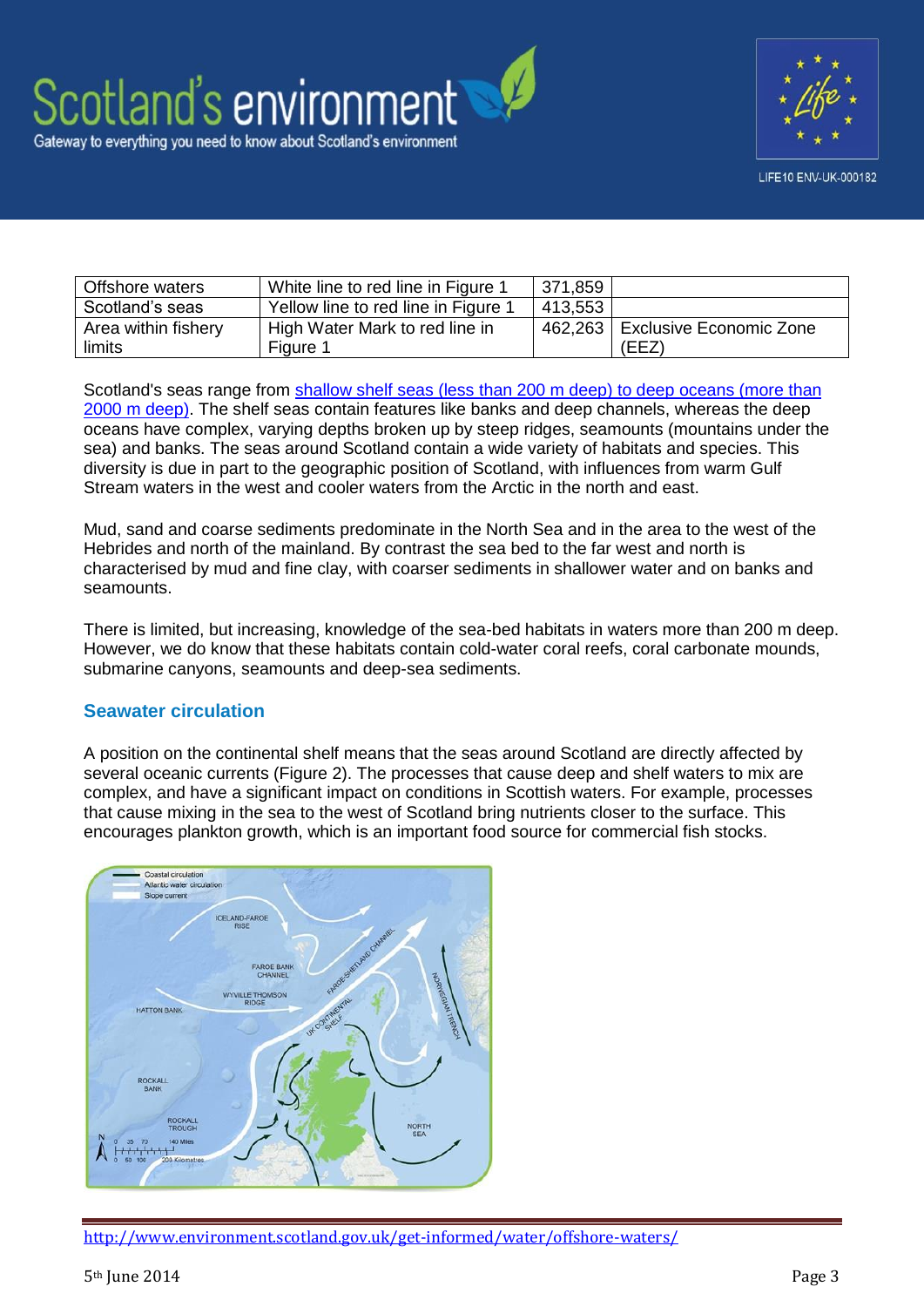



## **Figure 2:** Scotland's [seawater circulation](http://www.scotland.gov.uk/Publications/2011/03/16182005/25)

# **Offshore waters and the economy**

[Fishing](http://www.scotland.gov.uk/Publications/2011/03/16182005/63) has a long history in Scotland, and it is important to the economy because of the value of the catches landed as well as for the employment it provides, often in more remote communities where employment opportunities are scarce. In 2012, 411,765 tonnes of fish were landed from Scottish waters, with a sale value of £464 million.

In 2011, Scotland accounted for [over 60% of European Union](http://www.scotland.gov.uk/Resource/0041/00416072.pdf) oil production, and approximately one-third of EU total hydrocarbon production. Most oil and gas extraction in Scottish territorial waters takes place in offshore waters. The main benefit to Scotland is employment, in exploration as well as support services.

Development of offshore [renewable energy](http://www.scotland.gov.uk/Publications/2011/03/16182005/68) sources will help to provide Scotland with secure, clean energy supplies in the future. For example, the two demonstrator wind turbines located in the outer Moray Firth, and recent decisions have given the go-ahead for further offshore developments Wave and tidal energy is also [developing currently.](http://www.scotland.gov.uk/Topics/marine/marineenergy)

Many [leisure and recreation](http://www.scotland.gov.uk/Publications/2011/03/16182005/65) activities take place along the beaches and inshore coastal waters but offshore waters are also used, for example, for diving on wrecks, yachting and some wildlife watching.

## **State**

The warming of the Earth's oceanic surface and pressures from fishing are affecting offshore marine wildlife.

[Scotland's Marine Atlas](http://www.scotland.gov.uk/Publications/2011/03/16182005/0) is the main source of data on the condition of Scotland's seas. Key data are summarised below.

## **Offshore habitats and species**

Scotland has internationally important numbers of [24 species of breeding seabirds](http://www.scotland.gov.uk/Publications/2011/03/16182005/56) that are important indicators of the state of the marine environment. Scottish populations of these birds are studied as part of the UK Seabird Monitoring Programme. This shows a decline in the abundance of seabirds since the early 1990s, stabilising to approximately 72% of the 1986 level by 2007-2010.

Numbers of [grey seals i](http://www.scotland.gov.uk/Publications/2011/03/16182005/54)ncreased until the 1990s but recently this increase has slowed down.

Some Cetaceans can range widely, whereas others are more localised. Their greatest diversity in Scottish waters is found off the continental shelf to the north-west of Scotland.

<http://www.environment.scotland.gov.uk/get-informed/water/offshore-waters/>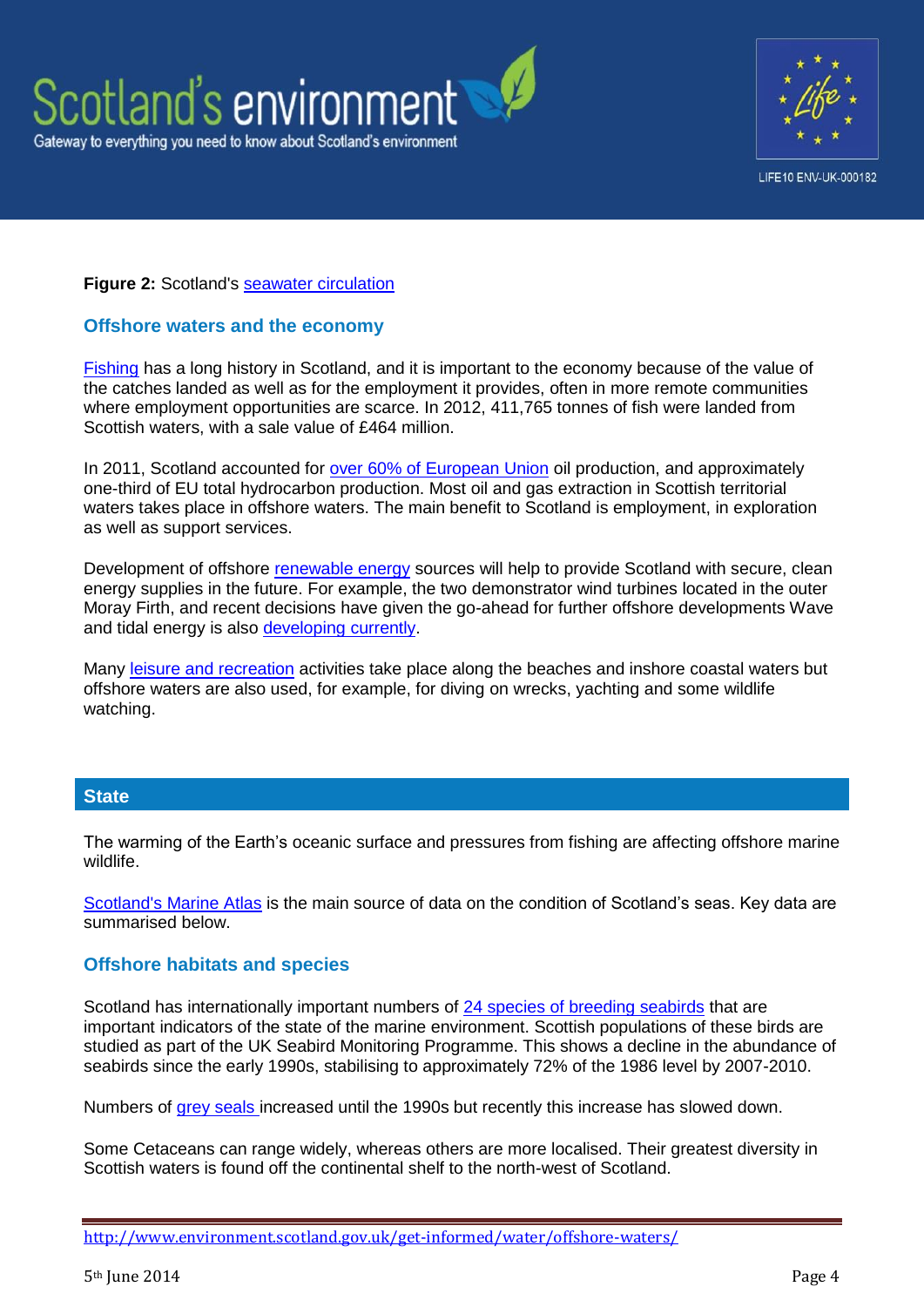



All species of **Sharks and rays** are on the OSPAR Convention for the Protection of the Marine Environment of the North-East Atlantic list of threatened and declining species due to fishing for these species in particular, and as a result of them being inadvertently caught when fishing for other species.

We know less about deeper-water habitats, such as cold-water corals, and it is difficult to estimate their state.

Plankton is monitored mainly in [coastal waters,](http://www.environment.scotland.gov.uk/get-informed/water/coastal-waters/) and changes have been observed that may be linked to [climate change.](http://www.environment.scotland.gov.uk/get-informed/water/offshore-waters/) There has been a northward shift in the distribution of many species of plankton over the last 50 years, and the timing of plankton production has also changed.

Several [non-native species](http://www.snh.gov.uk/land-and-sea/managing-coasts-and-sea/marine-nonnatives/) are present in Scottish waters and some are considered to be invasive, such as acorn barnacles and wireweed.

Overall, the **assessments of habitats and species** show declines in many areas, pointing to changes in biodiversity throughout Scotland's seas.

# **Commercial fish and shellfish stocks**

[Commercially important fish and shellfish species](http://www.scotland.gov.uk/Publications/2011/03/16182005/51) fall into the following groups.

- **Widely distributed stocks (around the north and west of Scotland)** the most important species are mackerel and blue whiting, with lesser fisheries for megrim, anglerfish, saithe, hake and Atlanto-Scandian herring. The mackerel stocks are in good condition, as are the stocks of Atlanto-Scandian herring, but there is concern about blue whiting stocks. Megrim and anglerfish stocks are currently under assessment, but recent surveys point to an increase in megrim and the anglerfish stock is generally stable.
- **North sea stocks** cod, haddock, whiting, herring, sole and plaice are the six main stocks. Herring, haddock and plaice are being [fished sustainably,](http://www.seafish.org/media/742167/seafishguidetosustainability_201211.pdf) but sole and cod are being fished above sustainable limits. It is very difficult to assess the numbers of whiting, and the status of this stock is unknown.
- West of Scotland stocks –two haddock stocks are present (in separate locations) and are fished close to the set limits, along with the cod stock, which is in very poor condition. Westcoast herring is fished at a broadly sustainable rate and data for the whiting fishery are sparse, but the indications are that the stock is in a very poor condition.
- **Shellfish** nephrops, scallops, lobster, brown crab and velvet crab represent almost onethird of the value of all landings by Scottish vessels in 2011. Most edible crab stocks are fully exploited or overexploited, as are lobsters. There are underexploited stocks of brown crabs to the north and west of the Hebrides. The nephrops stocks in the North Sea are also underexploited. Scallop stocks to the west of the Hebrides and off the north-east coast are overexploited or nearly so, whereas stocks around the Shetland Isles appear to be the healthiest.

The warming of Scotland's seas has changed plankton communities and the incidences of more southerly fish species migrating northwards has increased.

<http://www.environment.scotland.gov.uk/get-informed/water/offshore-waters/>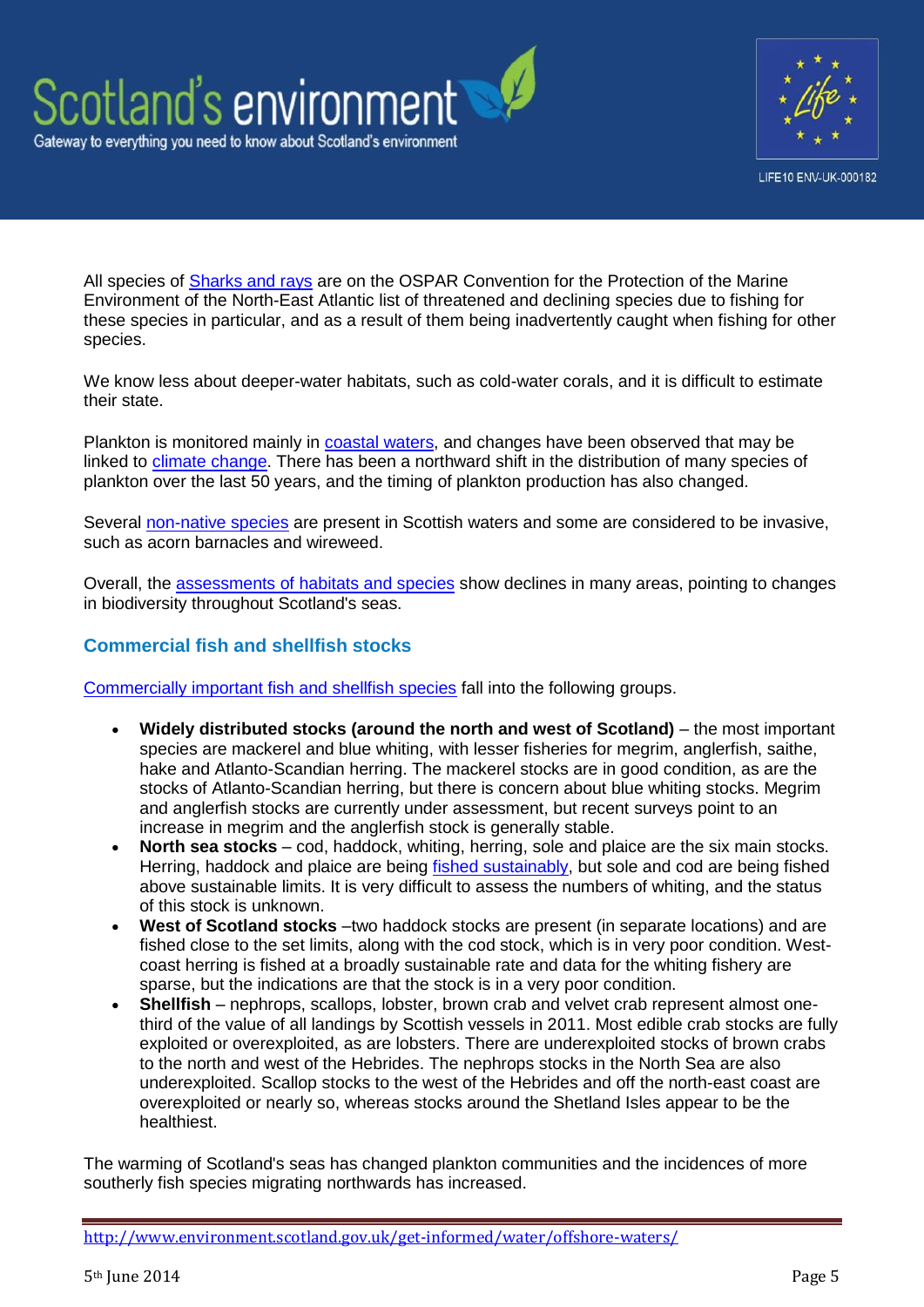

The implications for the fishing industry are fewer opportunities to catch and sell some species. For example, it appears that the environmental conditions for cod in the North Sea are less favourable than in the past.

# **Hazardous substances**

[Hazardous substances](http://www.scotland.gov.uk/Publications/2011/03/16182005/32) are released into the environment as a result of human activities or natural processes. They can be present in the water column, sediment and wildlife (including fish), and include:

- [polychlorinated biphenyls \(PCBs\);](http://www.ukmarinesac.org.uk/activities/water-quality/wq8_42.htm)
- [polybrominated diphenyl ethers \(PBDEs\);](http://toxipedia.org/display/toxipedia/Polybrominated+Diphenyl+Ethers+%28PBDEs%29)
- trace metals (e.g. copper, zinc, lead, cadmium, arsenic);
- [endocrine disruptors.](http://www.epa.gov/endo/pubs/edspoverview/whatare.htm)

Offshore monitoring is difficult, particularly the deep seas to the west of Scotland, but the limited data for hazardous substances in the offshore environment do not show any problem areas.

For example, deep water fish (currently non-commercial species in Scotland – black scabbard, black dogfish and roundnose grenadier) caught at depths of 400–1500 m off the west coast of Scotland have [low concentrations of PCBs and PBDEs.](http://www.ncbi.nlm.nih.gov/pubmed/21451877) These concentrations are probably due to diffuse atmospheric inputs.

# **Oil and gas exploration**

Several surveys (e.g. [Fladen Ground and East Shetland Basin\)](http://www.scotland.gov.uk/Topics/marine/Publications) of hydrocarbons in sea-bed sediment, which gives an indication of the amount of oil released in waste drill cuttings, show that the concentrations of hydrocarbons more than 5 km from drilling platforms have decreased since the first surveys in 1986. The overall assessment is that there are few or no concerns and that there is no indication of hydrocarbon contamination more than 5 km away from any oil installation.

Although dumping drill cuttings contaminated with oil or diesel into the sea has been prohibited since 2000, problems may still be caused by previously dumped drill cuttings close to oil installations. Intensive studies of drill cuttings piles have shown that over time the extent of pollution and associated biological effects is decreasing, and that there are clear signs of recovery further than 500 m from the platform.

# **Accidental oil and chemical spills**

The [Advisory Committee on Protection of the Sea](http://www.acops.org.uk/annual-reports/) produces annual reports on oil and chemical spills in coastal and offshore UK waters.

<http://www.environment.scotland.gov.uk/get-informed/water/offshore-waters/>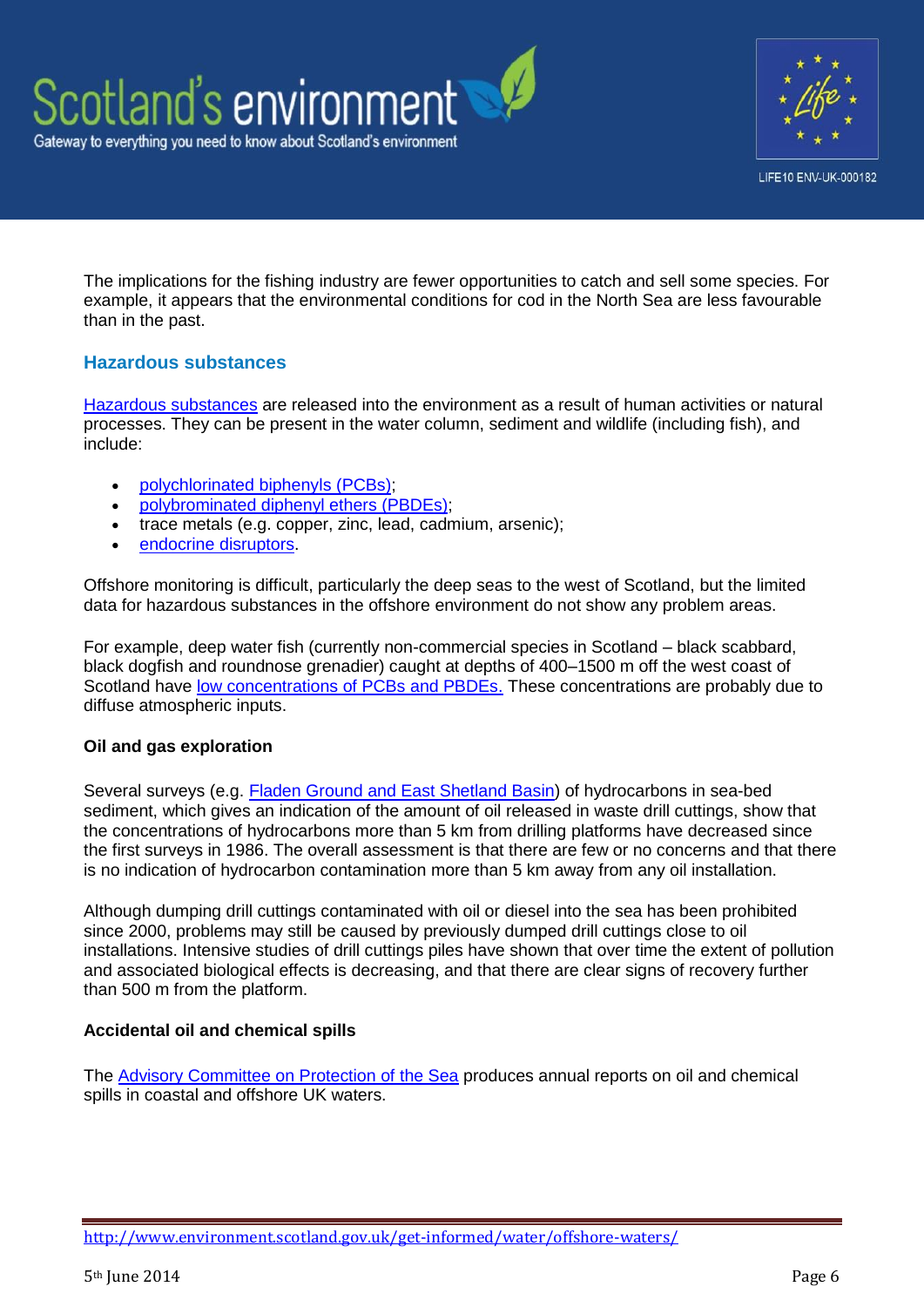



Oil and chemical spills are monitored to manage any contamination of the sea or harm to wildlife. The [Maritime and Coastguard Agency \(MCA\)](http://www.dft.gov.uk/mca/mcga07-home/emergencyresponse.htm) is responsible for taking action in relation to oil and chemical spills in Scottish seas. Most offshore spills occur at oil and gas installations, which are located mostly in the East Shetland, Fladen and Forties sea areas. There are very few spills elsewhere. The most recent published data are for 2011 [\(ACOPS 2011\)](http://www.acops.org.uk/documents/annual-marine-pollution-survey-2011.pdf), and these reported that the spills were minor. They had no significant impact, and many were so small that they dispersed naturally.

# **Eutrophication**

[Eutrophication](http://www.scotland.gov.uk/Publications/2011/03/16182005/38) occurs when excess nutrients in water increase the growth of algae and plants. This leads to undesirable effects; for example, fish deaths caused by decaying algae removing oxygen from the water. The key nutrients that cause marine eutrophication are nitrogen and phosphorus. These nutrients occur naturally but their concentrations can be increased by domestic waste and run-off from farmland. This can affect coastal waters the most, so most monitoring of nutrient concentrations is carried out in [coastal waters.](http://www.environment.scotland.gov.uk/get-informed/water/coastal-waters/) Offshore waters in the northern North Sea have also been monitored, and the nutrient concentrations do not show any problems.

# **Litter**

[Marine litter](http://www.scotland.gov.uk/Publications/2011/03/16182005/40) is defined as ['any persistent manufactured or processed solid material discarded,](http://www.unep.org/regionalseas/marinelitter/publications/docs/anl_oview.pdf)  [disposed of or abandoned in the marine and coastal environments, including material lost at sea in](http://www.unep.org/regionalseas/marinelitter/publications/docs/anl_oview.pdf)  [bad weather'.](http://www.unep.org/regionalseas/marinelitter/publications/docs/anl_oview.pdf) Plastic is the main type of litter found in our seas. Other types of litter include paper, textiles, rubber, wood and metal. Marine litter in our offshore waters comes from the land, shipping, and other industries. It is also carried by currents from other countries. Litter on beaches is recorded by the [Marine Conservation Society.](http://www.mcsuk.org/what_we_do/Clean+seas+and+beaches) Data on the amounts and types of offshore litter are limited due to limited monitoring. The [KIMO](http://www.kimointernational.org/Home.aspx) Fishing for Litter project provides fishing boats with bags to collect marine litter caught in nets and fishing gear. This is then brought ashore and weighed. Plastic and polystyrene makes up the bulk of this litter.

# **Noise**

For most marine mammals, many marine fish and possibly shellfish, sound is important for communication and navigation, searching for prey and for avoiding predators and hazards. There are many sources of man-made [noise](http://www.scotland.gov.uk/Publications/2011/03/16182005/42) in the sea, such as:

- shipping;
- seismic surveys;
- offshore construction and industrial activities;
- sonars (sound navigation and ranging).

There are currently not enough data to assess noise pollution in Scottish waters. As part of the Marine Strategy Framework Directive implementation, noise is being studied and a 'noise registry' being established.

<http://www.environment.scotland.gov.uk/get-informed/water/offshore-waters/>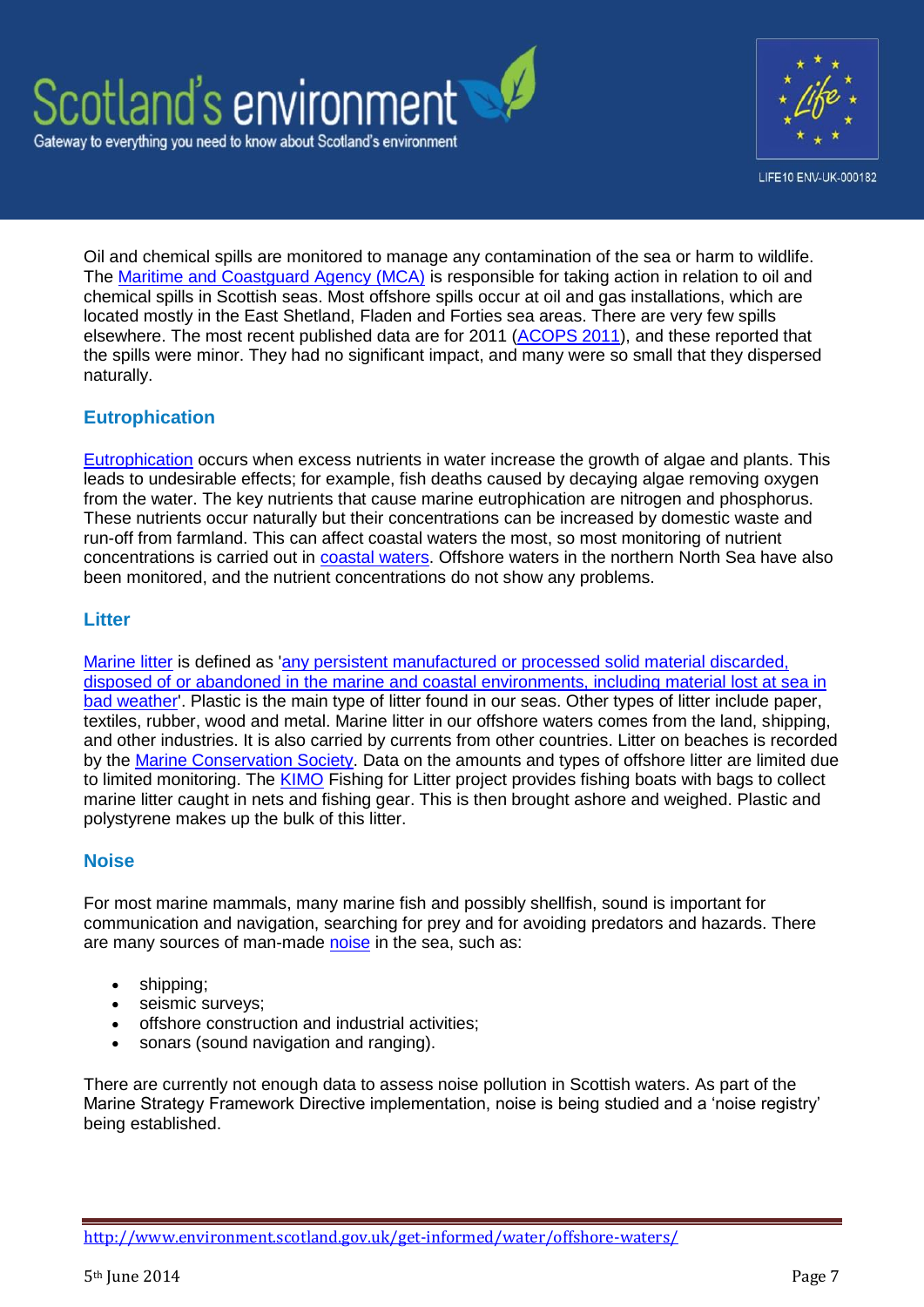



# **Pressures affecting Scotland's seas**

Increasing average temperatures and changes in water chemistry are putting pressure on marine ecosystems.

There are two significant, widespread pressures on the Scottish marine area:

- warming of the Earth's oceanic surface and the consequent changes in seawater salinity (saltiness), temperature and circulation;
- fishing, which affects the sea bed and species.

Pressures that could have a more localised impact are:

- marine litter, from both land and sea sources;
- accidental oil and chemical spills, from transport and energy exploitation ;
- noise, for example from renewable and traditional energy exploitation ;
- invasive non-native species, arriving due to climate change or being transported;

#### **Commercial fishing**

Many [commercial fisheries](http://www.scotland.gov.uk/Publications/2011/03/16182005/63) target a range of species, and catching non-target species may be unavoidable. This may reduce stocks of species not being targeted. Fish can get trapped in lost or abandoned fishing nets or lobster creels, which can further reduce fish stocks.

Fishing gear dragging along the sea bed can damage the sea bed habitat. Noise and litter also have a physical impact, although how this affects marine life is not yet fully understood.

## **Climate change**

Scotland's maritime climate is largely influenced by the water temperature, its salinity, the circulation of currents and the exchange of heat, water and gases with the atmosphere. Changes in these climatic influences affect Scotland's seas. In recent decades Scotland's seas have become warmer and the shelf seas and ocean waters to the north and west of Scotland have become more saline. As a consequence of this, cold-water species have moved further north, and the likelihood is that warmer-water species will replace them. Warmer conditions in the North Sea have triggered a change in plankton abundance and distribution, and this has had a knock-on effect on some seabird species due to reduced availability of prey.

## **Acidification**

[Acidification](http://www.scotland.gov.uk/Publications/2011/03/16182005/26) of seawater, which happens when the sea absorbs carbon dioxide from the atmosphere, is also on the increase. The effects of this are complex, affecting things like marine biogeochemical and ecosystem processes and organisms that need calcium carbonate to grow their shells.

<http://www.environment.scotland.gov.uk/get-informed/water/offshore-waters/>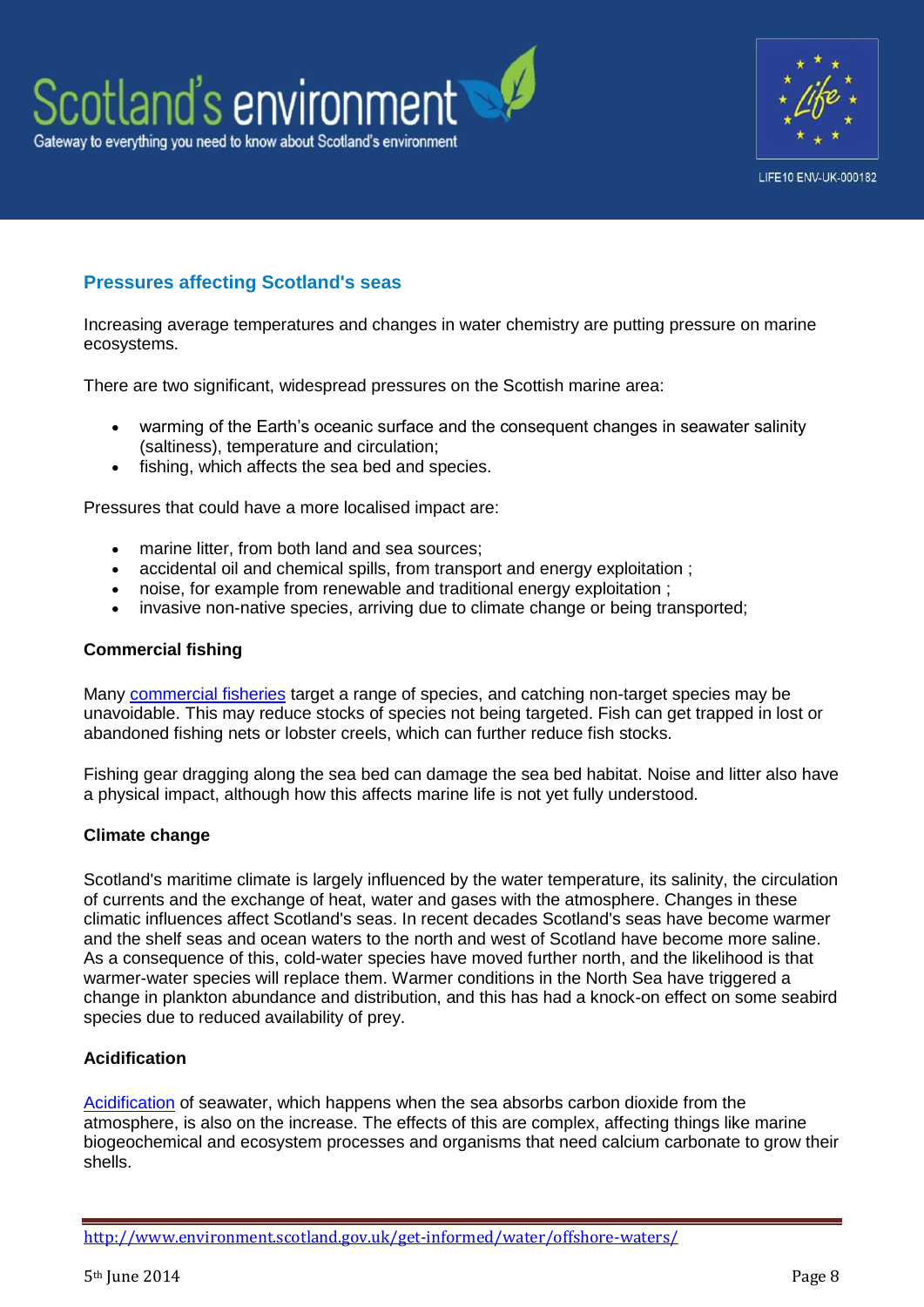



## **Offshore marine litter**

The damaging effects of [marine litter](http://www.scotland.gov.uk/Publications/2011/03/16182005/40) are found throughout the seas. Wildlife can ingest litter or become entangled in it. Plastics and microplastics can transport hazardous substances around the world's oceans. Invasive non-native species can also be transported on marine litter.

#### **Offshore renewable energy**

[Renewable energy](http://www.scotland.gov.uk/Publications/2011/03/16182005/68) may cause noise pollution and habitat loss. Noise can be generated during construction and from turbines moving. Habitats can be lost or damaged during construction activities. There is also more risk that ships could collide with the equipment, causing pollution due to accidental spillages.

#### **Offshore oil and gas**

The [oil and gas industry](http://www.scotland.gov.uk/Publications/2011/03/16182005/70) has been active in Scottish waters since the late 1960s. The main pressures arising from this industry are:

- habitat damage or loss arising from the physical presence of exploration structures and pipelines;
- chemical pollution due to accidental spills;
- noise pollution.

#### **Noise**

The increase in offshore construction will have at least a local impact on noise levels in the sea. There is also noise generated at offshore installations as well as by shipping.

#### **Invasive non-native species**

[Non-native species](http://www.scotland.gov.uk/Publications/2011/03/16182005/59) are introduced both accidentally and deliberately into the Scottish marine environment. One of the main causes is ballast water from ships. When established, non-native species can multiply and spread in ways that damage native species.

## **What is being done**

Legislation is paving the way for practical measures that will improve the management of all Scotland's seas, including offshore waters.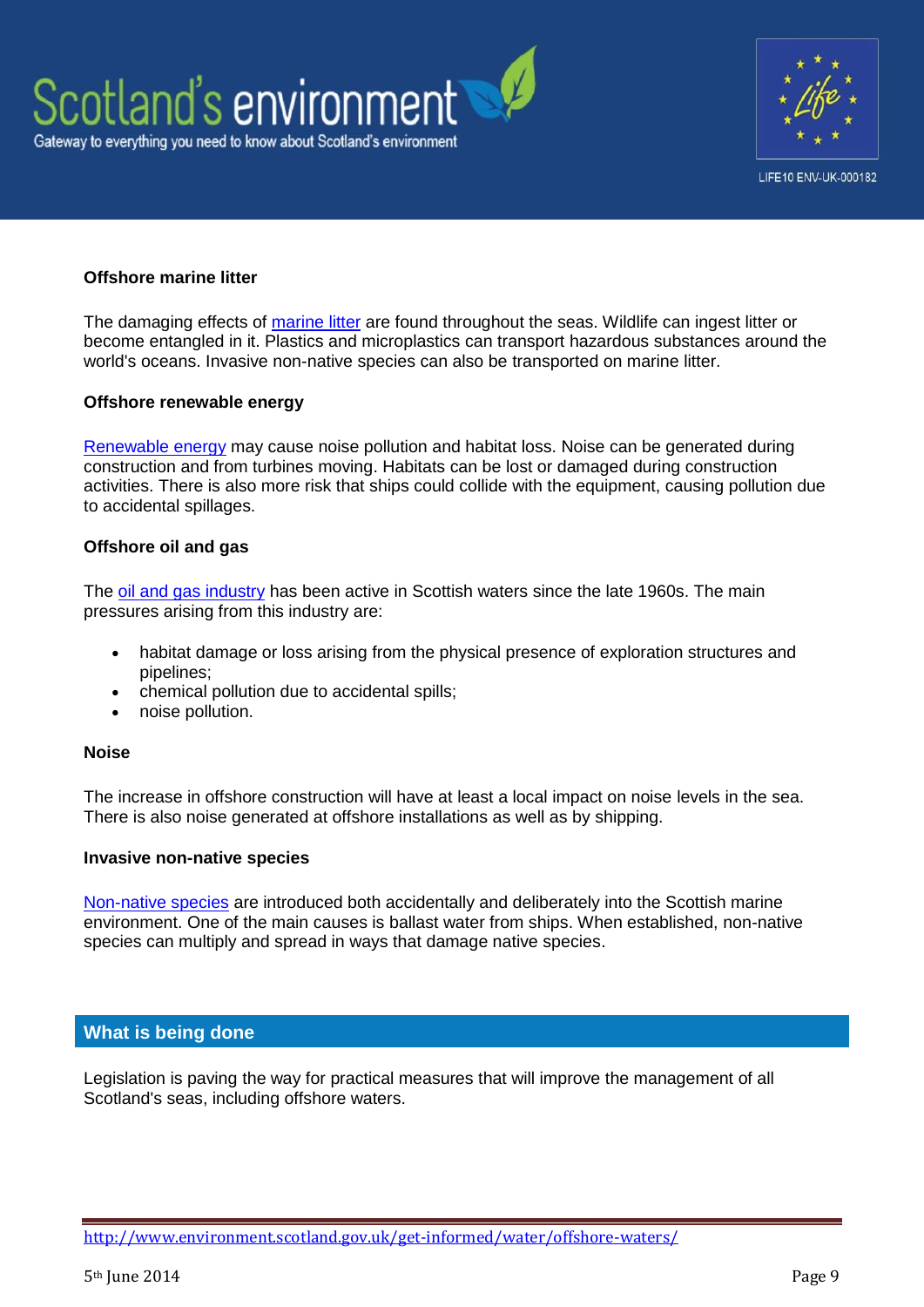



# **Policies and legislation**

[The European Marine Strategy Framework Directive \(MSFD\)](http://www.scotland.gov.uk/Topics/marine/seamanagement/msfd) requires Member States to prepare national strategies to manage their seas to achieve or maintain Good Environmental Status (GES) by 2020. The MSFD covers a wide range of environmental indicators, including biological diversity, marine food webs, levels of noise and marine litter.

The [Marine \(Scotland\) Act 2010](http://www.legislation.gov.uk/asp/2010/5/pdfs/asp_20100005_en.pdf) and the [Marine and Coastal Access Act 2009](http://www.legislation.gov.uk/ukpga/2009/23/contents) are important pieces of legislation for marine planning and conservation in Scottish seas to their EEZ limits. The Marine Scotland Act (2010) implements the European Marine Strategy Framework Directive and sets obligations relating to global and regional (North Atlantic and European) legislation and directives.

Internationally there are a number of instruments to safeguard the seas. The International Maritime Organisation (IMO, the United Nations agency responsible for the security and safety of shipping and the prevention of marine pollution from ships), oversees the implementation of the [MARPOL](http://www.imo.org/OurWork/Environment/PollutionPrevention/Pages/Default.aspx)  [Convention](http://www.imo.org/OurWork/Environment/PollutionPrevention/Pages/Default.aspx) (covering prevention of pollution of the marine environment by ships from operational or accidental causes) and the [London Convention](http://www.imo.org/OurWork/Environment/LCLP/Pages/default.aspx) (promotes the effective control of all sources of marine pollution and to take all practicable steps to prevent pollution of the sea by dumping of wastes and other matter). In addition, the [EU Birds](http://ec.europa.eu/environment/nature/legislation/birdsdirective/index_en.htm) and [EU Habitats](http://ec.europa.eu/environment/nature/legislation/habitatsdirective/index_en.htm) Directives provide for designations to protect marine habitats and species.

# **Sustainable management**

## **Sustainable fisheries**

Reform of the Common Fisheries Policy and new approaches to managing Scotland's inshore fisheries aim to ensure that fishing activities are sustainable and can also be used to protect habitats and other species. This action will contribute to cooperative strategies under the EU Marine Strategy Framework Directive to ensure our marine environment is in Good Environmental Status.

## **Litter**

[Fishing for Litter](http://www.kimointernational.org/Home.aspx) is a scheme to clean up the North Sea. It involves fishermen returning the litter caught in their trawls for measuring and disposing of properly. Currently, 162 fishing vessels and 17 harbours in Scotland are signed up to this. By March 2011, 200 tonnes of litter had been removed from the North Sea, ranging from plastic debris to mattresses and fridges.

## **Ballast water legislation**

The [International Convention for the Control and Management of Ships' Ballast Water and](http://www.imo.org/About/Conventions/ListOfConventions/Pages/International-Convention-for-the-Control-and-Management-of-Ships%27-Ballast-Water-and-Sediments-%28BWM%29.aspx)  [Sediments](http://www.imo.org/About/Conventions/ListOfConventions/Pages/International-Convention-for-the-Control-and-Management-of-Ships%27-Ballast-Water-and-Sediments-%28BWM%29.aspx) is part of IMO and aims to prevent the potentially devastating effects of the spread of harmful aquatic organisms carried by ships' ballast water from one region to another.

<http://www.environment.scotland.gov.uk/get-informed/water/offshore-waters/>